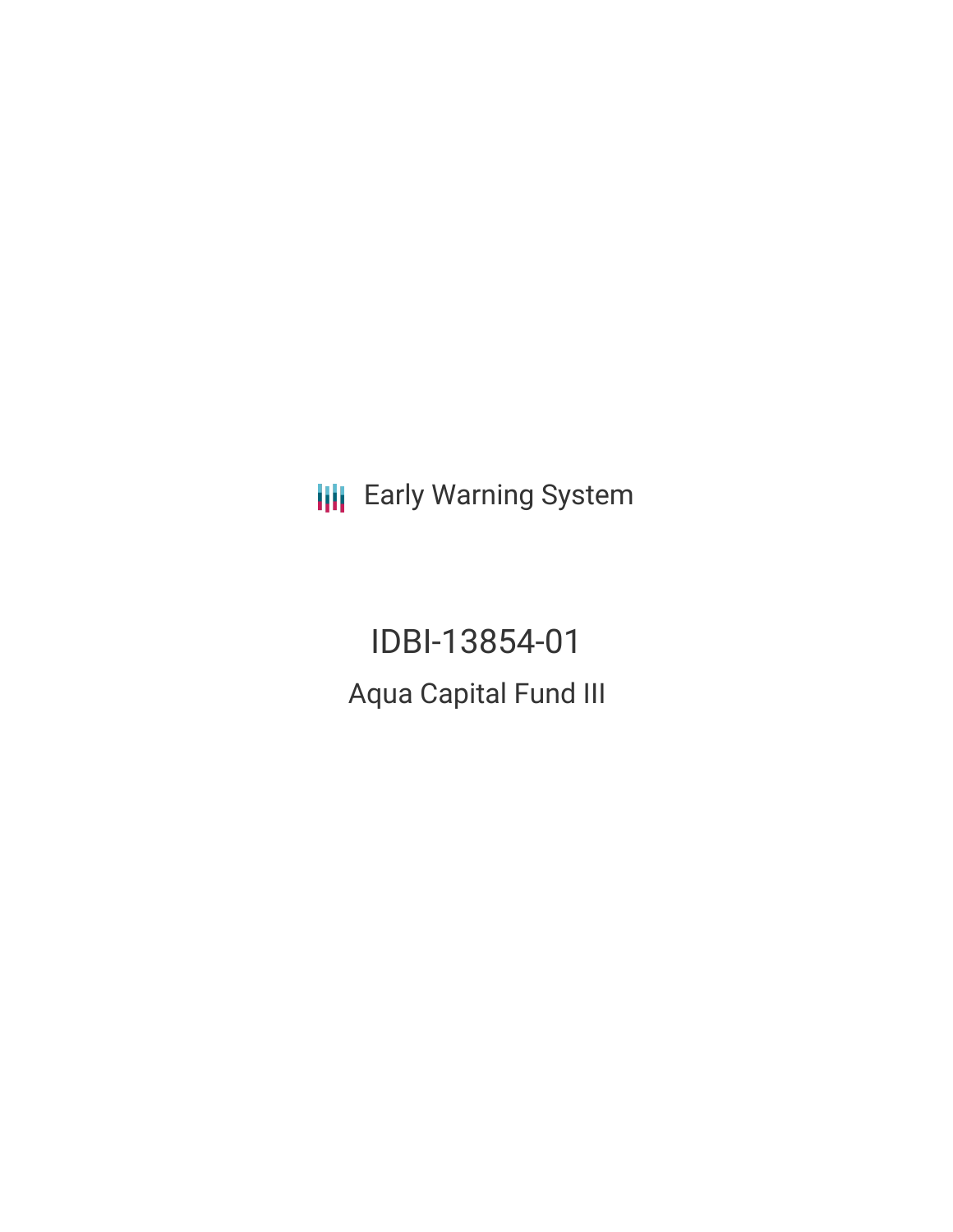

#### **Quick Facts**

| <b>Financial Institutions</b>  | IDB Invest (IDBI)                 |
|--------------------------------|-----------------------------------|
| <b>Status</b>                  | Proposed                          |
| <b>Bank Risk Rating</b>        | FI.                               |
| <b>Voting Date</b>             | 2022-04-26                        |
| <b>Borrower</b>                | Regional                          |
| <b>Sectors</b>                 | Agriculture and Forestry, Finance |
| <b>Investment Type(s)</b>      | Eauity                            |
| <b>Investment Amount (USD)</b> | \$10.00 million                   |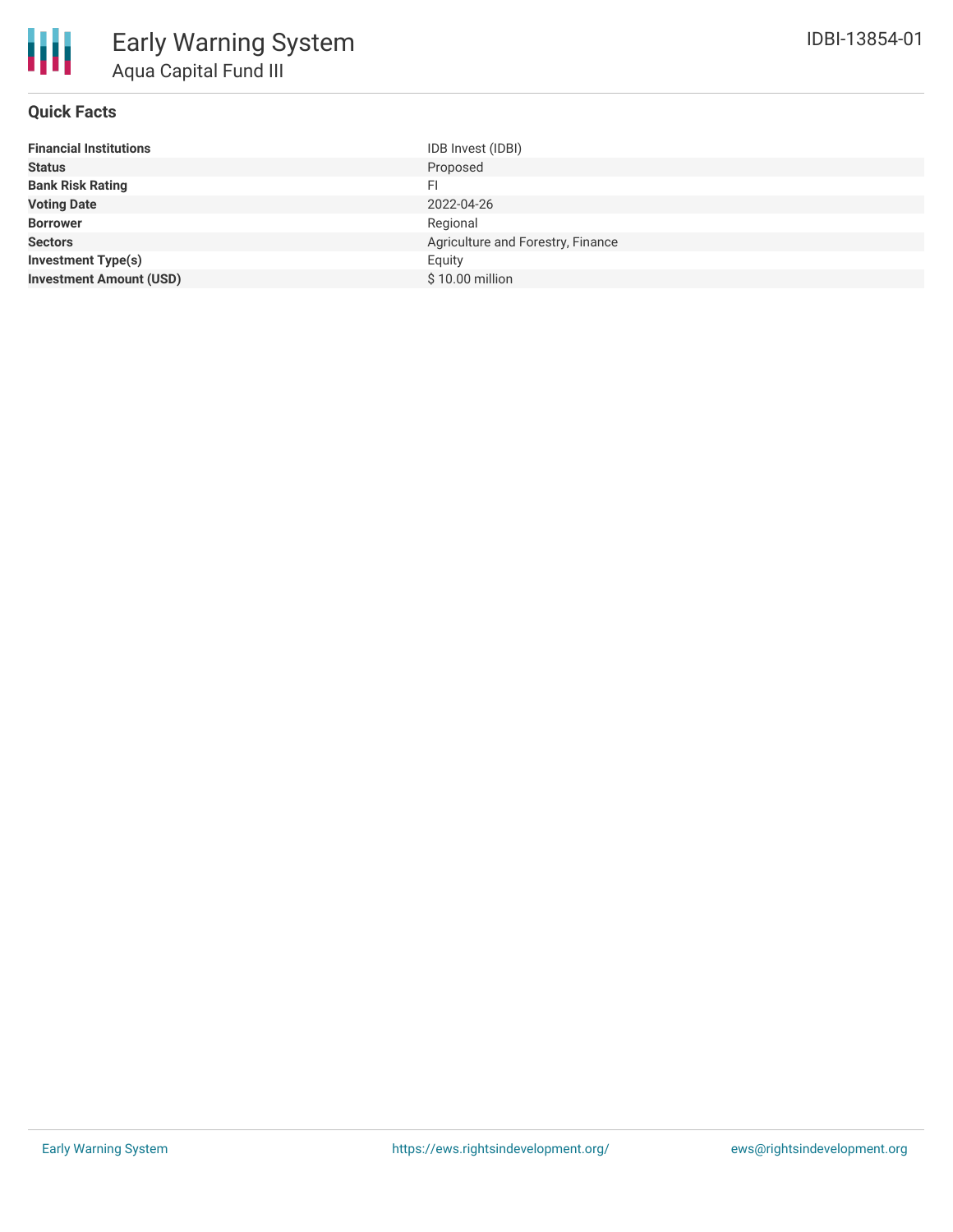

# **Project Description**

The project consists of an investment of up to US\$10 million in Aqua Capital Fund III (the "Fund"), a fund with equity or equitylinked instruments positions across the value chain in the agribusiness and food industry, with a focus on sustainable and transformational businesses, and a regional geographic scope including the Americas, with at least 80% invested in LAC, and Brazil potentially representing 50% of the overall allocation. The Fund will be managed by Aqua Capital (the "Fund Manager") and has a target size of US\$400 million and a term of 10 years, with a possible extension of two years. The current pipeline includes over 30 target companies, and the focus will be of Buy&Build and growth equity investments, which is consistent with the investment strategy that made Aqua Capital a reference private equity (PE) firm for Agribusiness & Food in the region. The Fund will promote digitalization, sustainability, climate change mitigation and regional integration in the Ag & Food Industry, by combining equity investment and strategic expertise to boost portfolio companies' local and international expansion and to increase their operational efficiency; ultimately it will also foster job creation and impact on local communities and small farmers.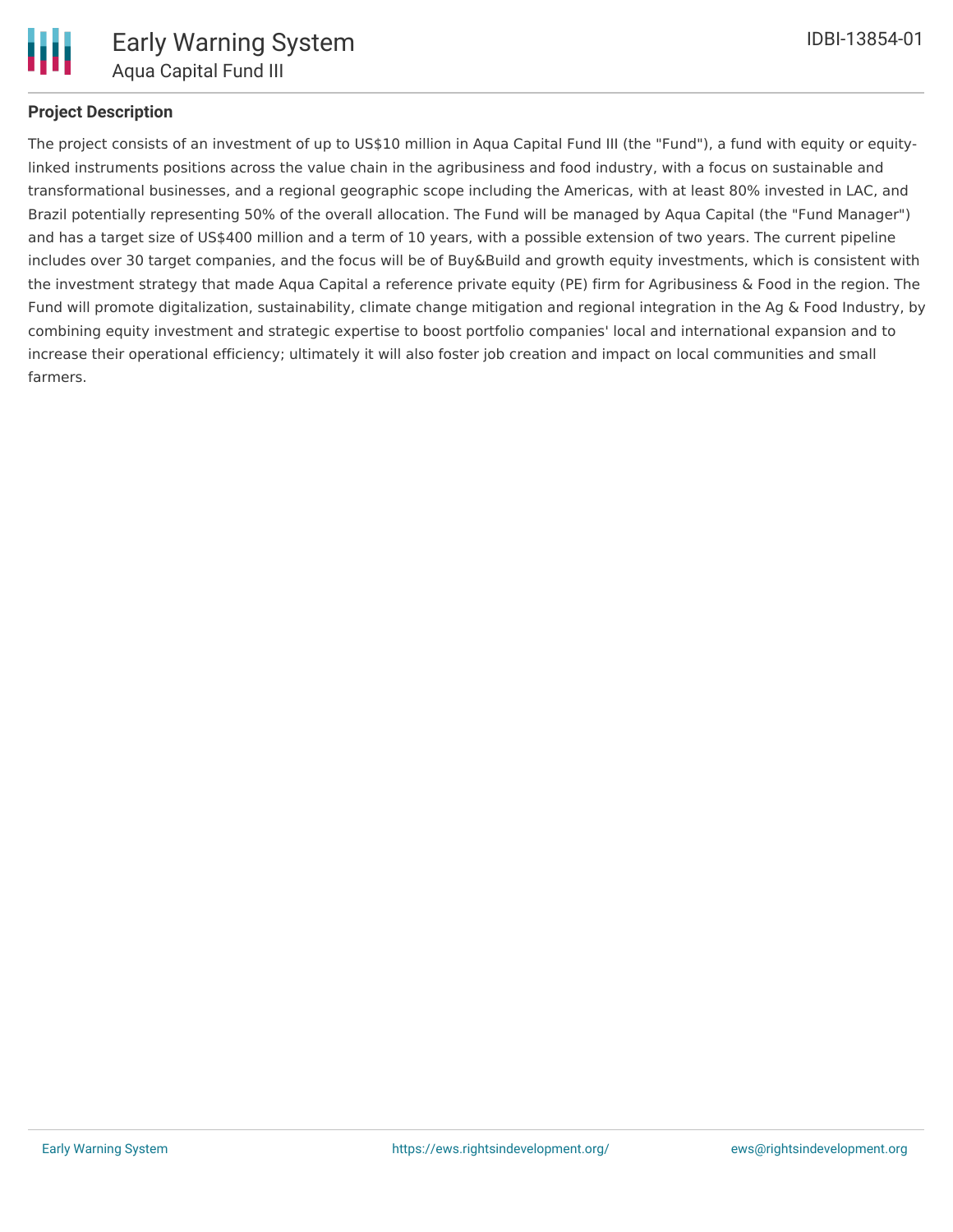### **Investment Description**

• IDB Invest (IDBI)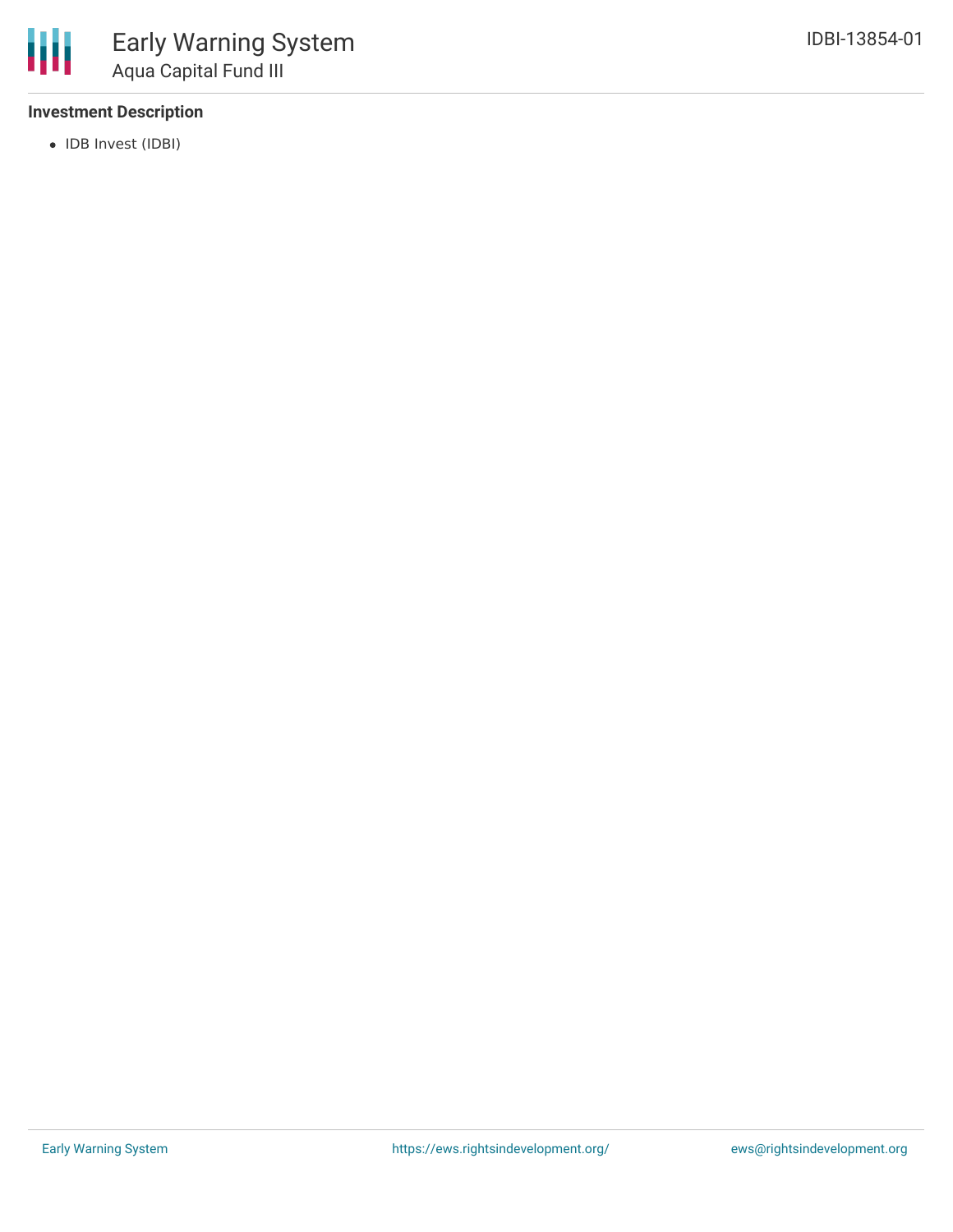

# Early Warning System Aqua Capital Fund III

| <b>Private Actor 1</b> | <b>Private Actor</b><br>1 Role | <b>Private Actor</b><br>Sector | <b>Relation</b> | <b>Private Actor 2</b> | <b>Private Actor</b><br>2 Role | <b>Private Actor</b><br>2 Sector |  |
|------------------------|--------------------------------|--------------------------------|-----------------|------------------------|--------------------------------|----------------------------------|--|
| Agua Capital Partners  | Undisclosed                    | Finance                        | owns            | Aqua Capital Fund III  | Client                         | Finance                          |  |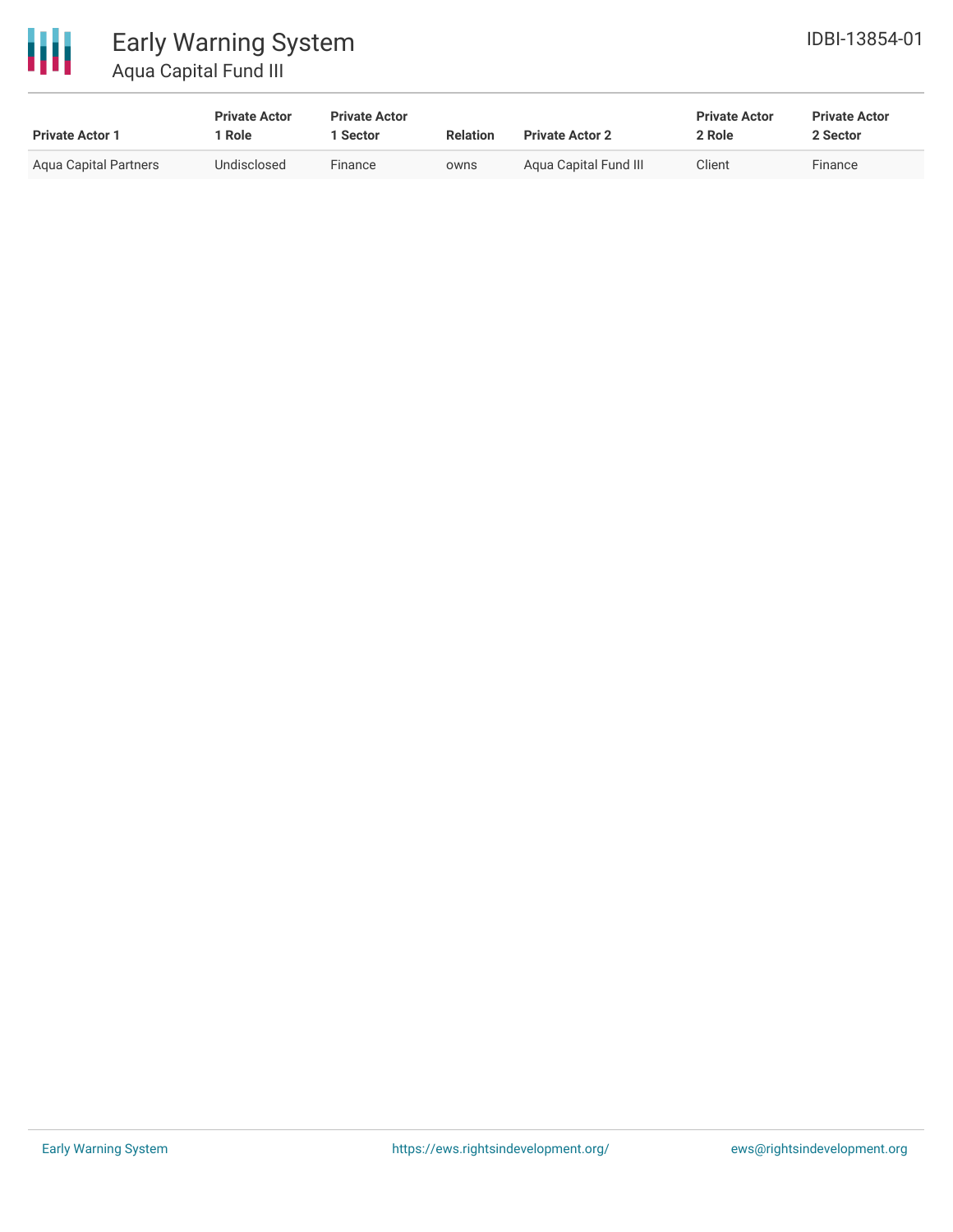#### **Contact Information**

EMAIL: requestinformation@idbinvest.org

PHONE: +1(202)-566-4566

ADDRESS: 1350 New York Ave NW, Washington, DC 20005

#### ACCESS TO INFORMATION

You can submit a request for information disclosure at: https://www.iadb.org/en/access-information/information-request

#### ACCOUNTABILITY MECHANISM OF IDB / IDB INVEST

The Independent Consultation and Investigation Mechanism (MICI) is the independent complaint mechanism and fact-finding body for people who have been or are likely to be adversely affected by an Inter-American Development Bank (IDB) or Inter-American Investment Corporation (IDB Invest)-funded project. If you submit a complaint to MICI, they may assist you in addressing the problems you raised through a dispute-resolution process with those implementing the project and/or through an investigation to assess whether the IDB or IDB Invest is following its own policies for preventing or mitigating harm to people or the environment. You can submit a complaint by sending an email to MICI@iadb.org. You can learn more about the MICI and how to file a complaint at http://www.iadb.org/en/mici/mici,1752.html (in English) or http://www.iadb.org/es/mici/mici,1752.html (Spanish).